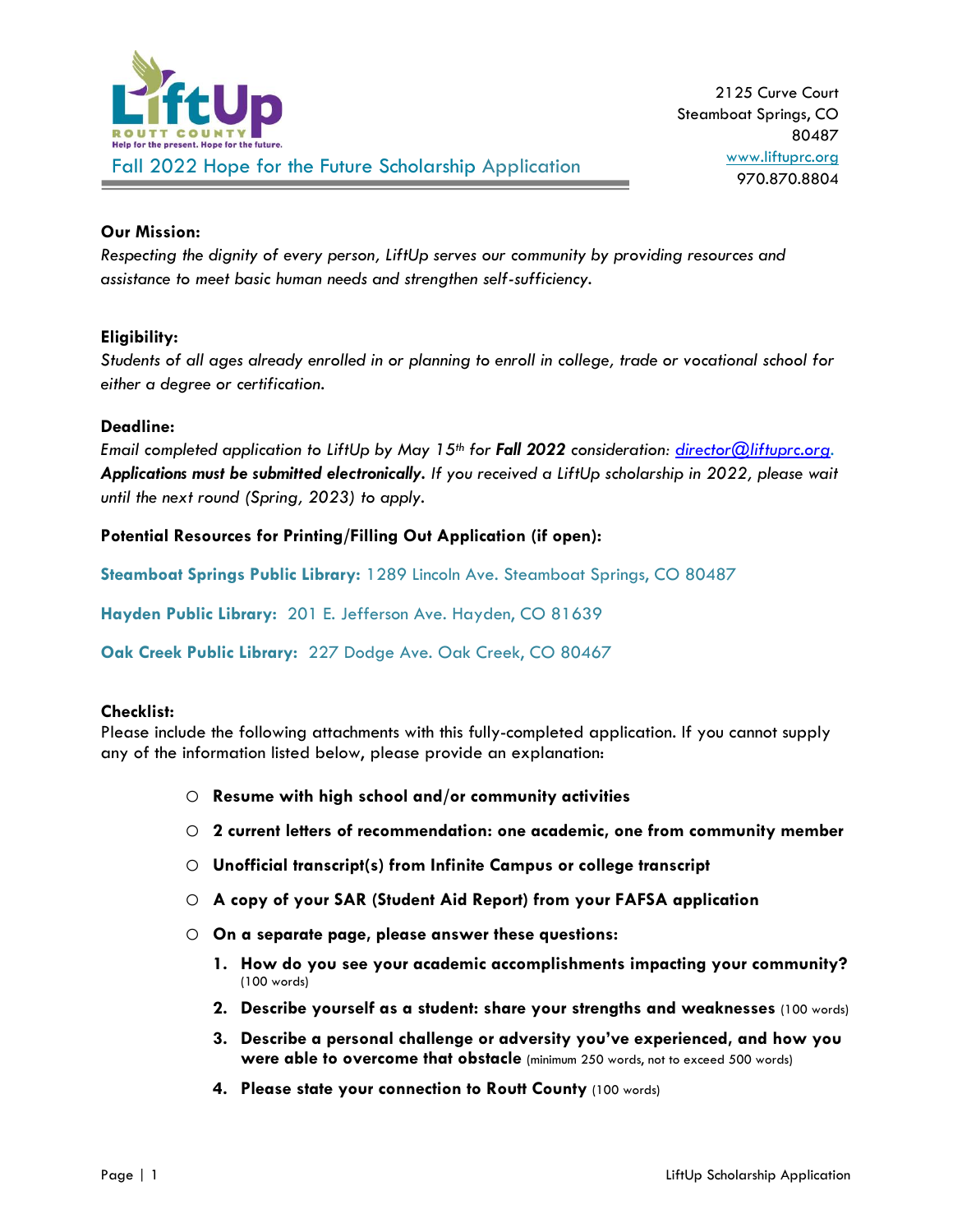## **5. If your FAFSA does not reflect your current financial information, please explain in detail. Please be prepared to provide supportive documentation if requested.**

| If you have questions, or need help with your application, please call us at 970-875-3451.<br>Incomplete applications will not be considered.                                                                                  |                           |               |  |                             |  |
|--------------------------------------------------------------------------------------------------------------------------------------------------------------------------------------------------------------------------------|---------------------------|---------------|--|-----------------------------|--|
| Applicant's Name: the contract of the contract of the contract of the contract of the contract of the contract of the contract of the contract of the contract of the contract of the contract of the contract of the contract |                           |               |  |                             |  |
|                                                                                                                                                                                                                                |                           |               |  |                             |  |
|                                                                                                                                                                                                                                |                           |               |  |                             |  |
|                                                                                                                                                                                                                                |                           |               |  |                             |  |
| Highest level of education attained by parent(s)_________________________________                                                                                                                                              |                           |               |  |                             |  |
| College/Trade/Vocational School you hope to attend: ____________________________                                                                                                                                               |                           |               |  |                             |  |
|                                                                                                                                                                                                                                |                           |               |  |                             |  |
|                                                                                                                                                                                                                                |                           |               |  |                             |  |
| SAT Scores (if applicable): Math _________ Reading________Total________Date Taken ________                                                                                                                                     |                           |               |  |                             |  |
| ACT Score Composite (if applicable) ____________ Date Taken__________                                                                                                                                                          |                           |               |  |                             |  |
| High School GPA (after 7th semester) (if applicable): _________                                                                                                                                                                |                           |               |  |                             |  |
| List all scholarships, grants, or other gift aid that you have received:                                                                                                                                                       |                           |               |  |                             |  |
| <b>YEAR</b>                                                                                                                                                                                                                    | <b>NAME/TYPE OF AWARD</b> | <b>AMOUNT</b> |  | <b>GRANTING INSTITUTION</b> |  |
|                                                                                                                                                                                                                                |                           |               |  |                             |  |
|                                                                                                                                                                                                                                |                           |               |  |                             |  |
|                                                                                                                                                                                                                                |                           |               |  |                             |  |

**Are you Pell-qualified? Yes/No\_\_\_\_\_\_\_ If "Yes," expected family contribution: \_\_\_\_\_\_\_\_\_\_\_\_\_\_**

# **Employment History:**

| <b>EMPLOYER NAME AND ADDRESS</b> | YOUR JOB TITLE AND DUTIES | DATES OF EMPLOYEMNT |
|----------------------------------|---------------------------|---------------------|
|                                  |                           |                     |
|                                  |                           |                     |
|                                  |                           |                     |
|                                  |                           |                     |
|                                  |                           |                     |
|                                  |                           |                     |
|                                  |                           |                     |
|                                  |                           |                     |
|                                  |                           |                     |
|                                  |                           |                     |
|                                  |                           |                     |